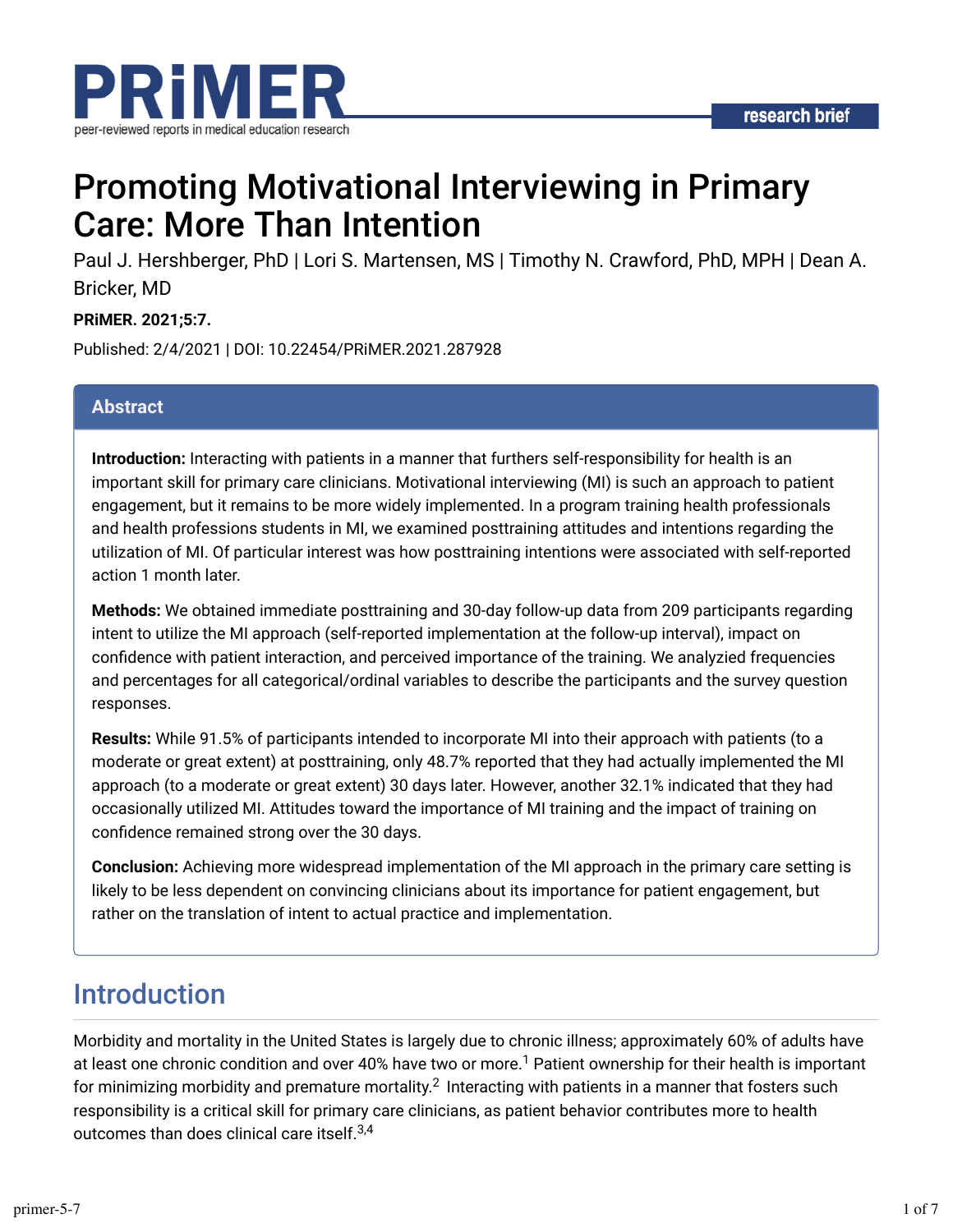Motivational interviewing (MI) is an approach to patient engagement first described in 1983,<sup>5</sup> and is defined as "a collaborative conversation style for strengthening a person's own motivation and commitment to change." $^6$  With MI, the physician facilitates patient exploration of potential reasons for healthy behavior change in the context of what is important to the patient, rather than the physician directly telling the patient what to do. MI is commonly more effective than other approaches to patient engagement and health behavior change, $^{7,8}$  and can be effectively taught to medical students and residents, $^{9,10}$  as well as primary care providers. $^{11,12}$ 

In spite of the extensive literature supporting MI's effectiveness, there is also evidence that it is not widely implemented, especially in the absence of ongoing feedback or coaching sessions. $^{13}$  A systematic review found that the use of MI by practitioners in the substance misuse treatment arena—the setting in which MI was developed—was not consistently sustained after MI training.<sup>14</sup> A recent study examining shared decisionmaking in primary care found that the patient's agenda was elicited in only 36% of encounters.<sup>15</sup> Eliciting a patient's concerns, thoughts, and feelings are fundamental to trust-building and the MI approach.

In a program training health professionals and health professions students in MI and two specific applications of MI, we examined posttraining attitudes and intentions regarding the utilization of MI, both at the completion of the training and thirty days later. Of particular interest was how posttraining intentions were associated with self-reported action 1 month later.

## **Methods**

As part of a regional educational effort, health professionals and health professions students were invited to participate in a training module (1-3 hours in length) that focused on MI and how MI is utilized in SBIRT (Screening, Brief Intervention, Referral to Treatment, https://www.samhsa.gov/sbirt) and PRESTO (Promoting Engagement for the Safe Tapering of Opioids, a protocol in development by the authors). Twenty-six modules were conducted in regional health systems' facilities or area universities. The makeup of participants at each training event varied upon the settings; participating health professionals predominantly worked in primary care settings. Participants completed a posttraining survey (PTS) and were requested to subsequently complete a 30-day follow-up survey (30 DS). Our protocol was granted an exemption by our university institutional review board.

 The PTS included three questions: intent to utilize the MI approach, perceived impact of learning the approach on one's confidence, and belief that others in one's profession should receive such training. The 30 DS included the same questions, with the exception that the question about intention was replaced with self-reported implementation.

We analyzed data using SAS version 9.4 (Cary, NC); we conducted frequencies and percentages for all categorical/ordinal variables to describe the participants and the survey question responses. We conducted McNemar's test to examine changes in responses; we used α<.05.

## **Results**

A total of 408 participants completed one of the training modules and the PTS; 209 of these (51.2%) returned a 30 DS. There were no significant differences in PTS responses between participants who did or did not complete the 30 DS (*P*=.33, .22, .82 for intent, impact, and belief, respectively). Therefore, we describe data from the 209 participants completing both the PTS and 30 DS. There were no significant survey response differences based upon length of the training module. Further details of the participants are included in Table 1.

Immediately posttraining, 91.5% of participants intended to incorporate MI into their approach with patients to a moderate or great extent. Over 96% agreed or strongly agreed that receiving training in MI would improve their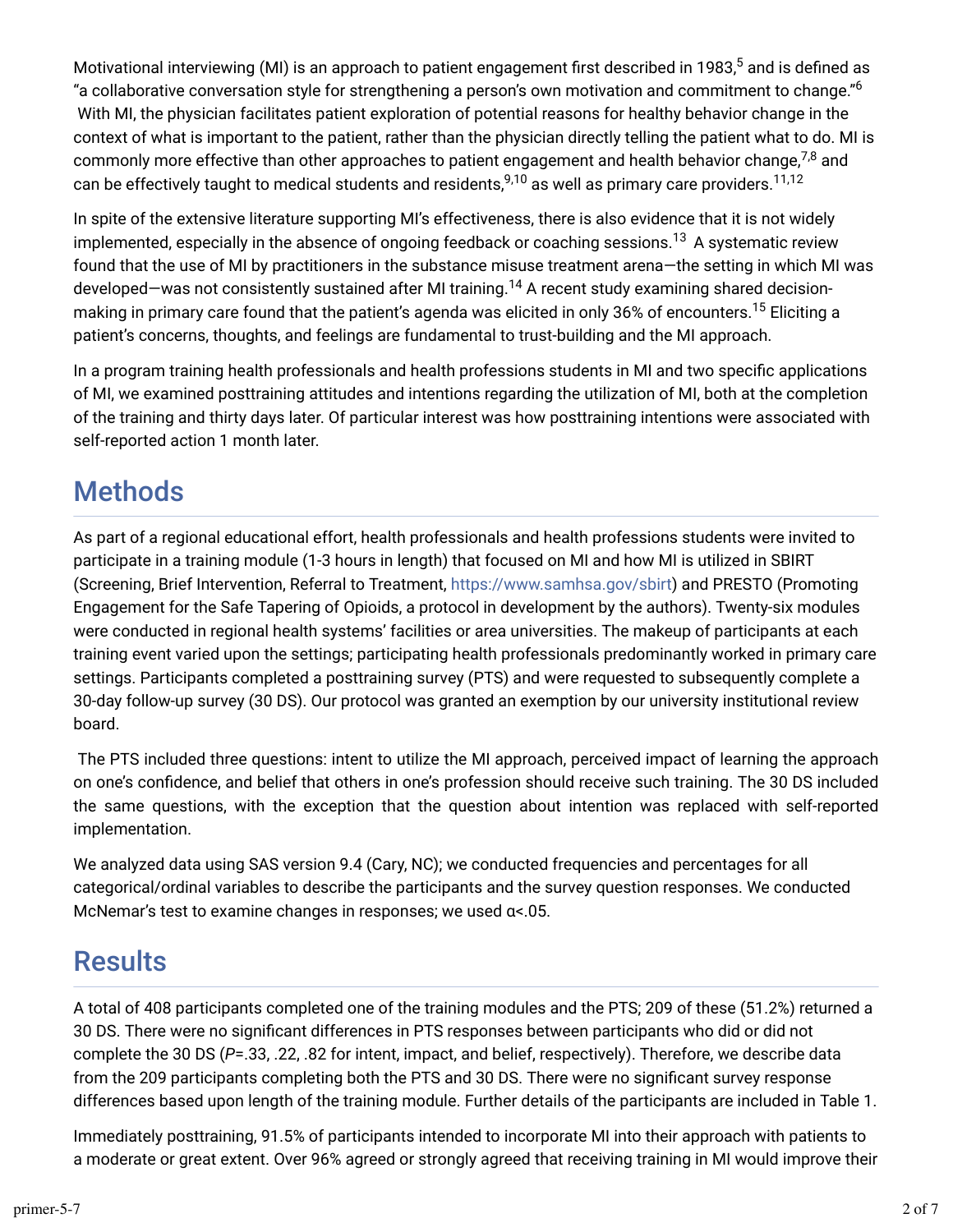confidence level in discussing health behavior change with patients, and 96.2% agreed or strongly agreed that others in their profession should receive training in MI. Thirty days later, corresponding percentages for confidence and importance of training were 84.1% (13.1% decrease, *P*<.0001) and 87.1% (9.1% decrease, *P*=.0002) respectively, indicating some endurance of confidence and perceived importance. Only 48.7% (42.8% decrease, *P*<.0001) reported that they had actually implemented the MI approach to a moderate or great extent. Students, compared to professionals, were less likely to implement to a moderate or great extent (35.1% vs 60.4%, *P*=.0004). However, 32.1% of participants did indicate that they had occasionally utilized MI, albeit not as extensively as originally intended (Table 2, Figure 1).

## **Conclusions**

Study participants indicated that training in MI is important to learn and to improve their confidence. Immediately after training, their intent to implement the approach was strong. Approximately 30 days later, however, the self-reported degree of implementation of the approach was discrepant with the posttraining intent.

In many respects, our results are not surprising given that implementation of the MI approach requires commitment and practice, and that for many health professionals it has not become second nature. Furthermore, posttraining intentions are not as predictive of subsequent behavior as would be more specific intentions, such as implementation intentions,<sup>16-18</sup> which are marked by precise plans, such as "If this happens, then I will do…"

An important limitation of our study is that the MI training was a single module; substantially more training and practice are considered necessary to achieve proficiency with MI. Another study limitation is that our data were self-reported.

Achieving widespread implementation of the MI approach in primary care is less a matter of convincing clinicians about its importance, but rather of translation of intent into actual implementation and ongoing practice. This will likely require more intensive training, skills practice, coaching and feedback, $^{13}$  specific implementation intentions, $^{\rm 19}$  and perhaps incentives for busy clinicians to invest the time necessary for this endeavor.

## Tables and Figures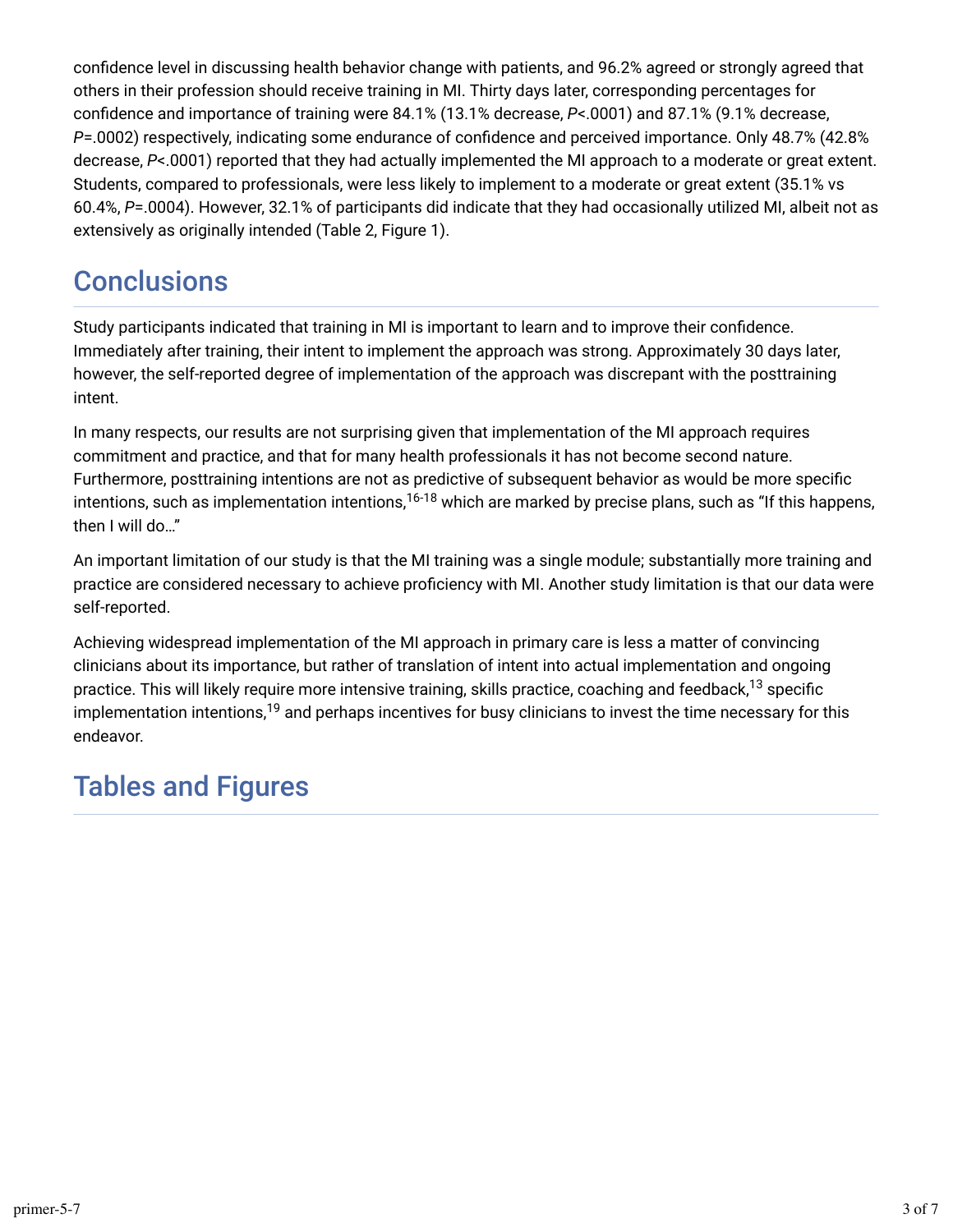#### Table 1: Descriptive Statistics for Those Completing Posttraining and 30-Day Follow-Up (N=209)

| <b>Characteristics</b>                       | n (%)             |
|----------------------------------------------|-------------------|
| Age in Years <sup>a</sup> -median (min, max) | 28.5 (19.0, 69.0) |
| Gender <sup>b</sup>                          |                   |
| Male                                         | 41 (19.9)         |
| Female                                       | 165 (80.1)        |
| Race <sup>b</sup>                            |                   |
| White, non-Hispanic                          | 183 (88.8)        |
| Asian                                        | 11(5.3)           |
| Black/African American                       | 4(1.9)            |
| Hispanic                                     | 2(1.0)            |
| Other                                        | 6(2.9)            |
| <b>Status</b> <sup>c</sup>                   |                   |
| Professional                                 | 102 (51.3)        |
| Student                                      | 97 (48.7)         |
| Professional Field <sup>b</sup>              |                   |
| Counselor                                    | 25(12.1)          |
| MD/DO                                        | 22 (10.7)         |
| Nurse or nurse practitioner                  | 28 (13.6)         |
| Physician assistant                          | 59 (28.6)         |
| Social worker                                | 34 (16.5)         |
| Other                                        | 38 (18.5)         |

Note: Missing values are not including in calculation of percentages.<br>  $^{\text{a}}$  Fifteen participants with missing values<br>  $^{\text{b}}$  Three participants with missing values<br>  $^{\text{b}}$  Three participants with missing values<br>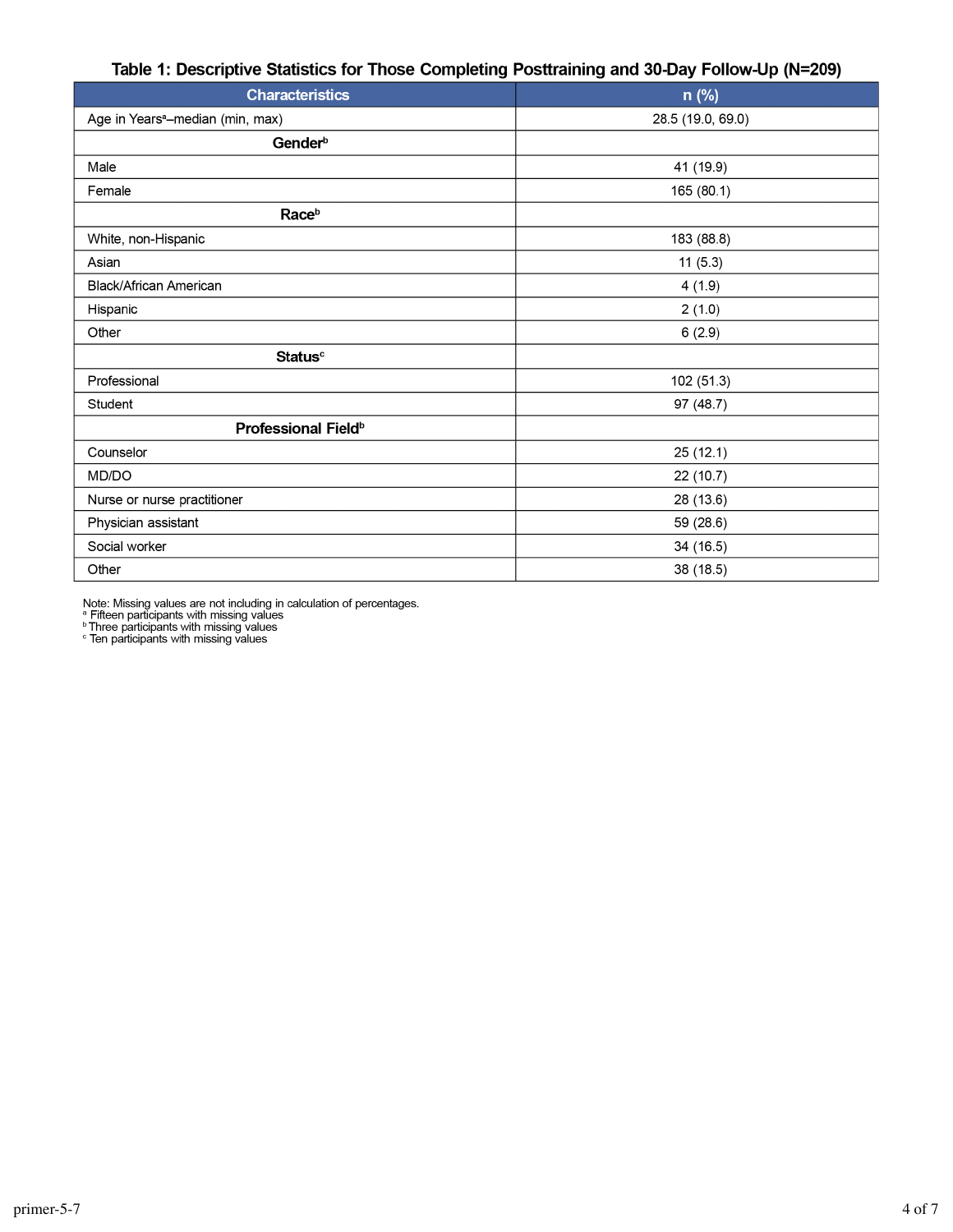| <b>Survey Questions</b>                                                                                                                                                                                     | Posttraining, n (%) | 30-Day Follow-<br>Up, n (%) |
|-------------------------------------------------------------------------------------------------------------------------------------------------------------------------------------------------------------|---------------------|-----------------------------|
| To what extent do you agree with the following: "Receiving training in<br>Motivational Interviewing will improve my confidence level in discussing<br>health behavior change with patients." <sup>a</sup>   |                     |                             |
| Strongly disagree                                                                                                                                                                                           | 1(0.5)              |                             |
| <b>Disagree</b>                                                                                                                                                                                             | 0                   |                             |
| Neither agree or disagree                                                                                                                                                                                   | 5(2.4)              |                             |
| Agree                                                                                                                                                                                                       | 68 (32.9)           |                             |
| Strongly agree                                                                                                                                                                                              | 133 (64.3)          |                             |
| To what extent do you agree with the following: "Receiving training<br>in Motivational Interviewing has improved my confidence level in<br>discussing health behavior change with patients." <sup>a</sup>   |                     |                             |
| Strongly disagree                                                                                                                                                                                           |                     | 2(1.0)                      |
| <b>Disagree</b>                                                                                                                                                                                             |                     | 3(1.5)                      |
| Neither agree or disagree                                                                                                                                                                                   |                     | 28 (13.5)                   |
| Agree                                                                                                                                                                                                       |                     | 125 (60.4)                  |
| Strongly agree                                                                                                                                                                                              |                     | 49 (23.7)                   |
| The extent to which I intend to incorporate the Motivational Interviewing<br>approach into my conversations with patients regarding their health-<br>related behavior can best be described as <sup>b</sup> |                     |                             |
| Never                                                                                                                                                                                                       | 1(0.5)              |                             |
| Rarely                                                                                                                                                                                                      | 1(0.5)              |                             |
| Occasionally                                                                                                                                                                                                | 14(7.5)             |                             |
| A moderate amount                                                                                                                                                                                           | 57 (30.5)           |                             |
| A great deal                                                                                                                                                                                                | 114 (61.0)          |                             |
| The extent to which I have incorporated the Motivational Interviewing<br>approach into my conversations with patients regarding their health-<br>related behavior can best be described as <sup>b</sup>     |                     |                             |
| Never                                                                                                                                                                                                       |                     | 24 (12.8)                   |
| Rarely                                                                                                                                                                                                      |                     | 12(6.4)                     |
| Occasionally                                                                                                                                                                                                |                     | 60(32.1)                    |
| A moderate amount                                                                                                                                                                                           |                     | 59 (31.6)                   |
| A great deal                                                                                                                                                                                                |                     | 32 (17.1)                   |
| To what extent do you agree with the following: "Others in my<br>profession should receive training in motivational interviewing." <sup>c</sup>                                                             |                     |                             |
| Strongly disagree                                                                                                                                                                                           | 1(0.5)              | 5(2.7)                      |
| Disagree                                                                                                                                                                                                    | 0                   | 0                           |
| Neither agree or disagree                                                                                                                                                                                   | 6(3.2)              | 19 (10.3)                   |
| Agree                                                                                                                                                                                                       | 44 (23.8)           | 71 (384)                    |
| Strongly agree                                                                                                                                                                                              | 134 (72.4)          | 90 (48.7)                   |

#### Table 2: Posttraining and 30-Day Follow-Up Survey Questions (N=209)

<sup>a</sup>n=207<br><sup>b</sup>n=187<br>°n=185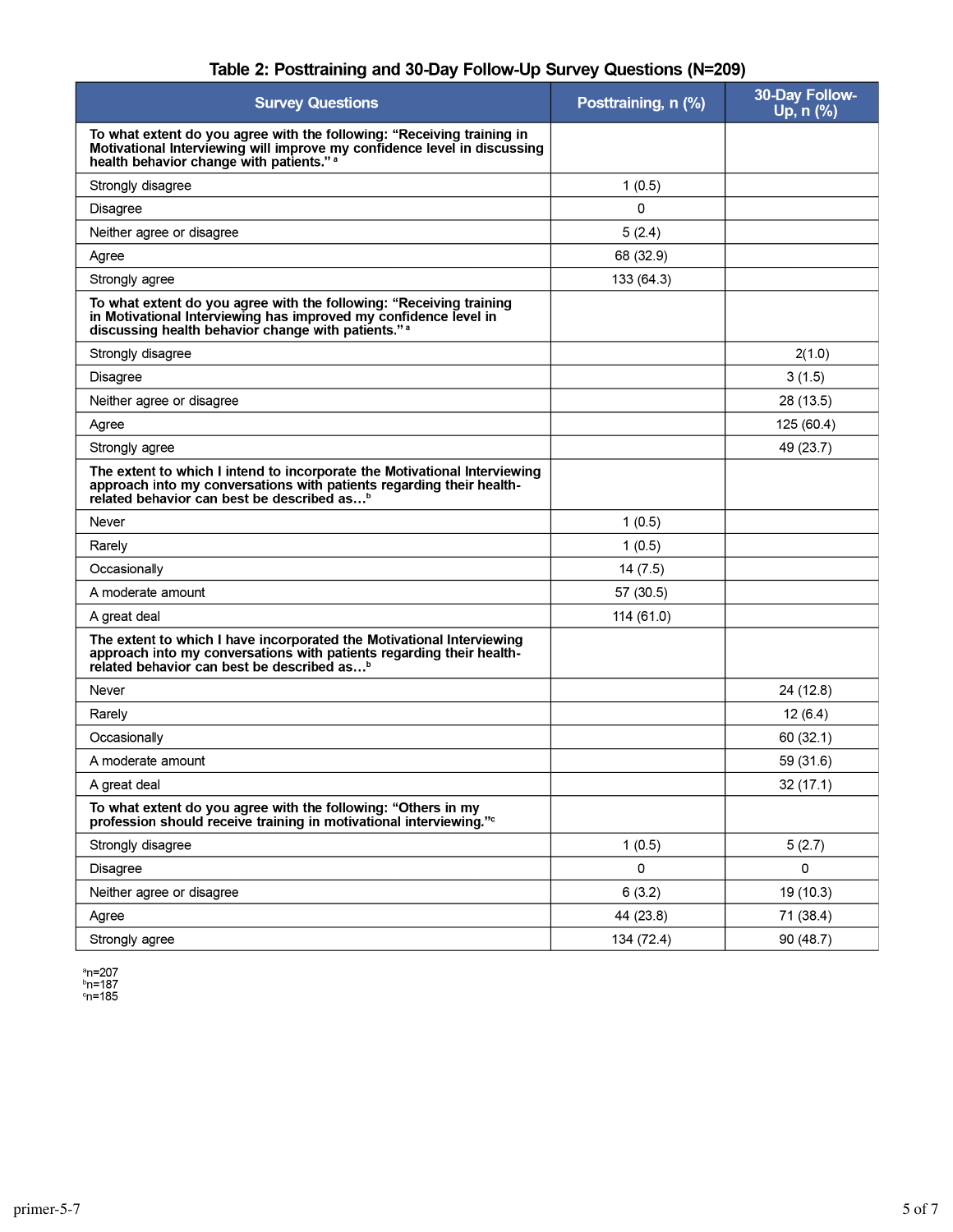

#### Figure 1: Positive and Negative Responses to Posttraining and 30-Day Follow-Up Survey Questions

### Acknowledgments

**Financial Support:** This project was supported by the Ohio Department of Mental Health and Addiction Services Grant #1900741.

### Corresponding Author

Paul J. Hershberger, PhD

Department of Family Medicine, Wright State University Boonshoft School of Medicine, 725 University Blvd., Dayton, OH 45435. 937-245-7223. Fax: 937-245-7931

paul.hershberger@wright.edu

### **Author Affiliations**

Paul J. Hershberger, PhD - Department of Family Medicine, Boonshoft School of Medicine, Wright State University, Dayton, OH

Lori S. Martensen, MS - Department of Medical Education, Boonshoft School of Medicine, Wright State University, Dayton, OH

Timothy N. Crawford, PhD, MPH - Departments of Population and Public Health Sciences & Family Medicine, Boonshoft School of Medicine, Wright State University, Dayton, OH

Dean A. Bricker, MD - Department of Internal Medicine, Boonshoft School of Medicine, Wright State University, Dayton, OH

### References

1. Buttorff C, Ruder T, Bauman M. Multiple chronic conditions in the United States. Santa Monica, CA: Rand